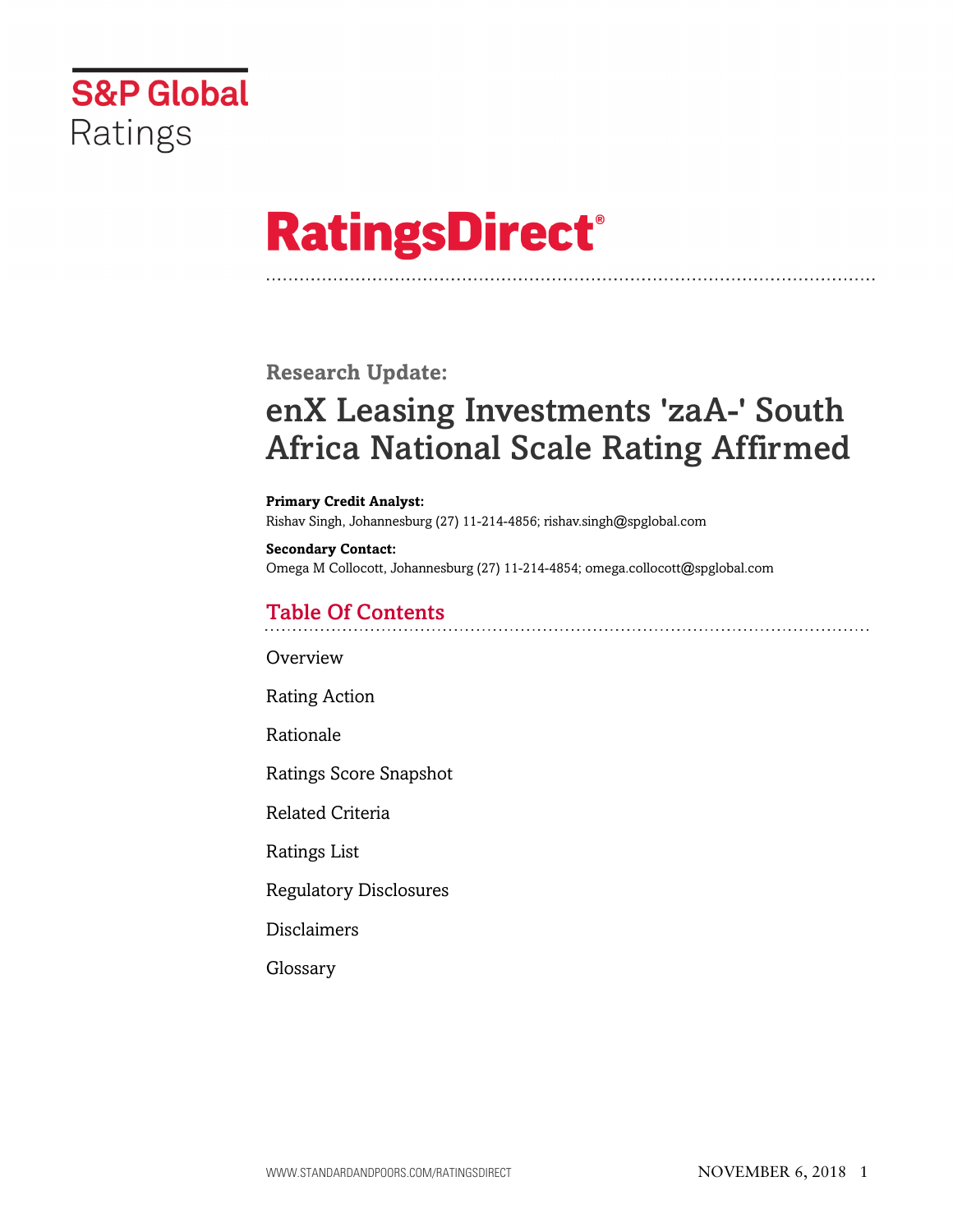**Research Update:**

### enX Leasing Investments 'zaA-' South Africa National Scale Rating Affirmed

#### <span id="page-1-0"></span>**Overview**

- enX Group, the listed parent of operating leasing company enX Leasing, announced last week that it has entered into a process that could result in the divestment of all or part of Eqstra Fleet Management and Logistics (EFML).
- EFML is a material segment within enX Leasing, which contributes 45%-55% of enX Leasing's consolidated EBIT.
- We are affirming our 'zaA-' long-term South Africa national scale rating on enX Leasing.
- We may lower or raise the rating in the next few quarters depending on developments in and the outcome of the divestment process.

#### <span id="page-1-1"></span>Rating Action

On Nov. 6, 2018, S&P Global Ratings affirmed its 'zaA-' long-term South Africa national scale rating on South Africa-based operating leasing company enX Leasing Investments (Pty) Ltd.

#### <span id="page-1-2"></span>Rationale

The rating action reflects that we may lower or raise the rating in the next few quarters, depending on developments in and the outcome of the divestment process of Eqstra Fleet Management and Logistics (EFML), which contributes 45%-55% of enX Leasing's consolidated EBIT.

enX Leasing's divestment of EFML, if successful, could result in us revising our assessment of the business and credit metrics in its remaining businesses. EFML comprises around half of enX Leasing's current earnings and asset base. If enX Leasing fully divests EFML, its remaining businesses would comprise its industrial equipment business in South Africa, and its forklift leasing businesses in South Africa and the U.K.

The divestment would require engagement with noteholders of enX Leasing's domestic medium-term note program and could result in either early redemption of all issued notes under the program or migration of the note program to the purchaser of EFML (which would require noteholder consent). Furthermore, the company would likely be required to restructure its existing bank debt to a level commensurate with remaining industrial equipment businesses.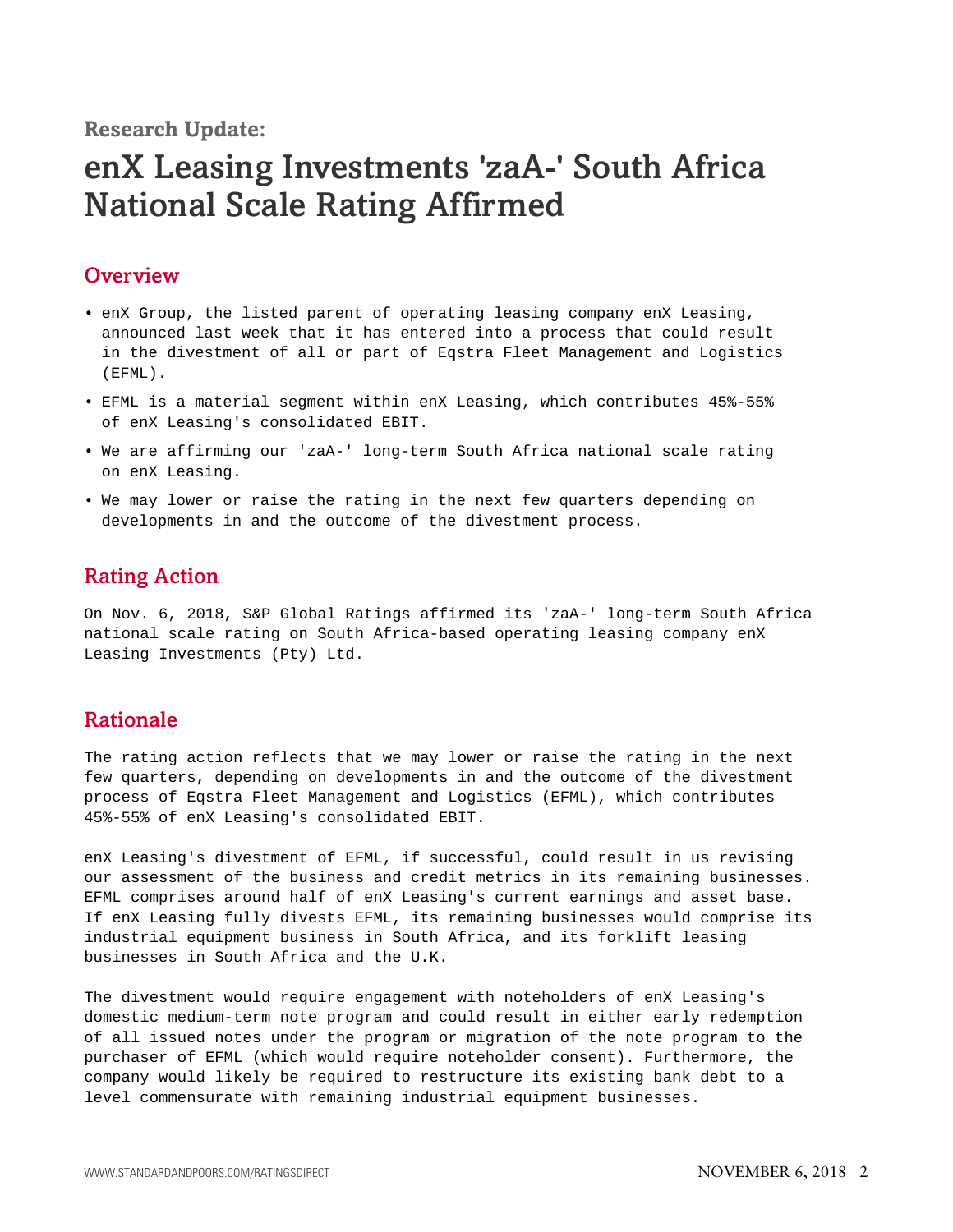In the absence of a material divestment, we do not anticipate changes to the company's stand-alone credit quality over the next 12 months. Our current rating incorporates our expectation that enX Leasing's businesses will not experience major operational setbacks, that profitability will remain at its current level, and that its access to external sources of capital and its liquidity will remain adequate.

We may lower or raise the rating over the next few quarters depending on developments in and the outcome of the divestment process. For example, we could lower the rating if the divestment process is successful, and we conclude that any de-leveraging efforts resulting from the divestment do not adequately compensate for the smaller scale and more limited product diversification of the remaining businesses. We could also lower the rating if uncertainty surrounding the ongoing divestment process were to hamper the company's ability to raise capital for upcoming maturities.

We could raise the rating if the divestment process is successful, we do not believe that the business is materially impacted by the smaller scale of remaining operations, and we conclude that the company's de-leveraging efforts, strategy, and financial policy would likely result in lower leverage levels going forward.

#### <span id="page-2-0"></span>Ratings Score Snapshot

National Scale Rating: zaA-

Business risk: Weak

- Country risk: Moderately high
- Industry risk: Intermediate
- Competitive position: Weak

Financial risk: Significant • Cash flow/Leverage: Significant

Modifiers:

- Diversification/Portfolio effect: Neutral (no impact)
- Capital structure: Neutral (no impact)
- Financial policy: Neutral (no impact)
- Liquidity: Adequate (no impact)
- Management and governance: Fair (no impact)
- Comparable ratings analysis: Negative (-1 notch)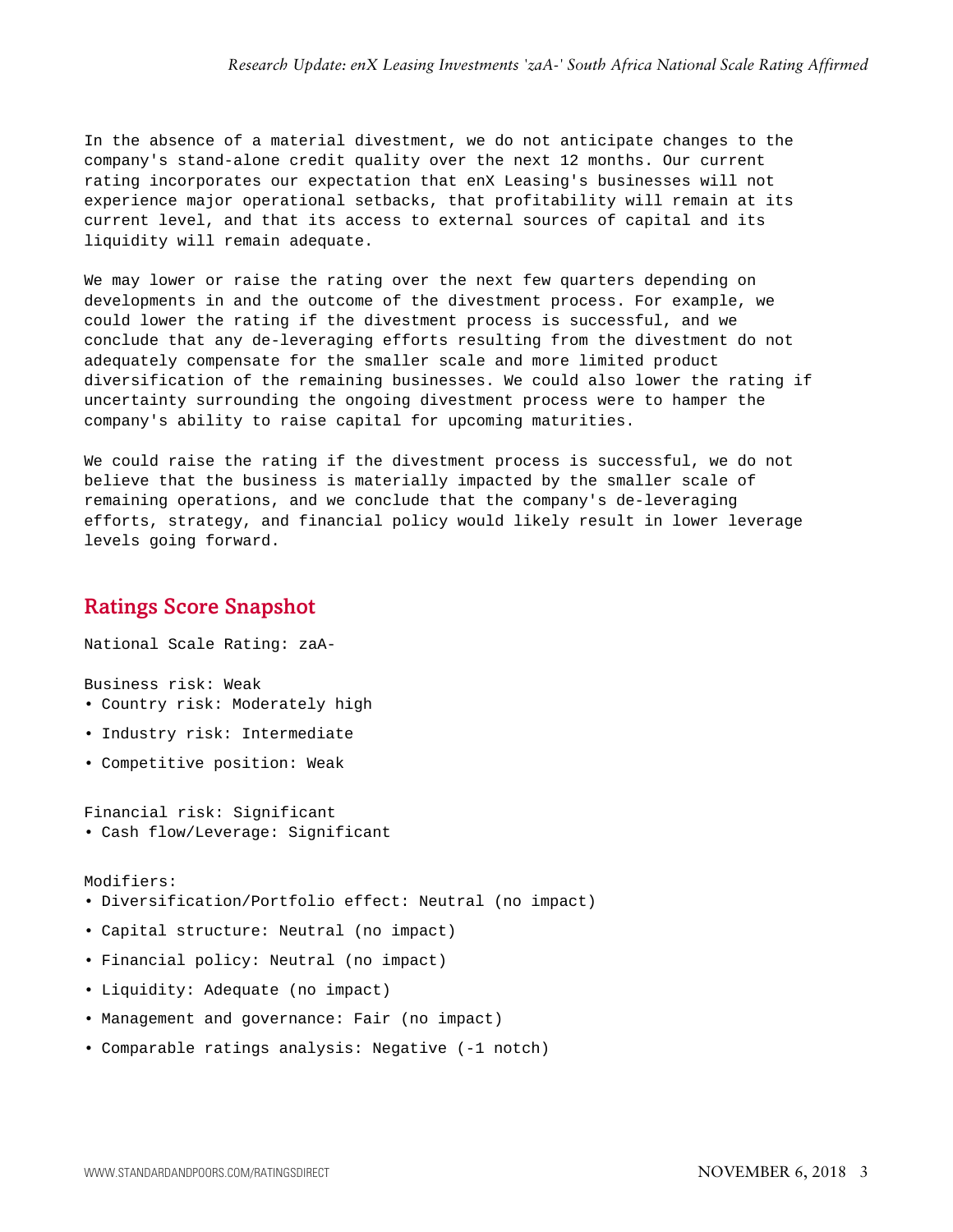#### <span id="page-3-0"></span>Related Criteria

- General Criteria: Methodology For National And Regional Scale Credit Ratings, June 25, 2018
- Criteria Corporates Industrials: Key Credit Factors For The Operating Leasing Industry, Dec. 14, 2016
- Criteria Corporates General: Methodology And Assumptions: Liquidity Descriptors For Global Corporate Issuers, Dec. 16, 2014
- General Criteria: Group Rating Methodology, Nov. 19, 2013
- Criteria Corporates General: Corporate Methodology: Ratios And Adjustments, Nov. 19, 2013
- Criteria Corporates General: Corporate Methodology, Nov. 19, 2013
- General Criteria: Country Risk Assessment Methodology And Assumptions, Nov. 19, 2013
- General Criteria: Methodology: Industry Risk, Nov. 19, 2013
- General Criteria: Methodology: Management And Governance Credit Factors For Corporate Entities And Insurers, Nov. 13, 2012
- <span id="page-3-1"></span>• General Criteria: Use Of CreditWatch And Outlooks, Sept. 14, 2009

#### Ratings List

Ratings Affirmed enX Leasing Investments (Pty) Ltd. Issuer Credit Rating South Africa National Scale zaA-/--/--

#### <span id="page-3-2"></span>Regulatory Disclosures

- Primary Credit Analyst: Rishav Singh, Associate
- Rating Committee Chairperson: G.Andrew Stillman
- Date initial rating assigned: Sept. 20, 2018
- <span id="page-3-3"></span>• Date of previous review: Sept. 20, 2018

#### **Disclaimers**

This rating has been determined by a rating committee based solely on the committee's independent evaluation of the credit risks and merits of the issuer or issue being rated in accordance with S&P Global Ratings published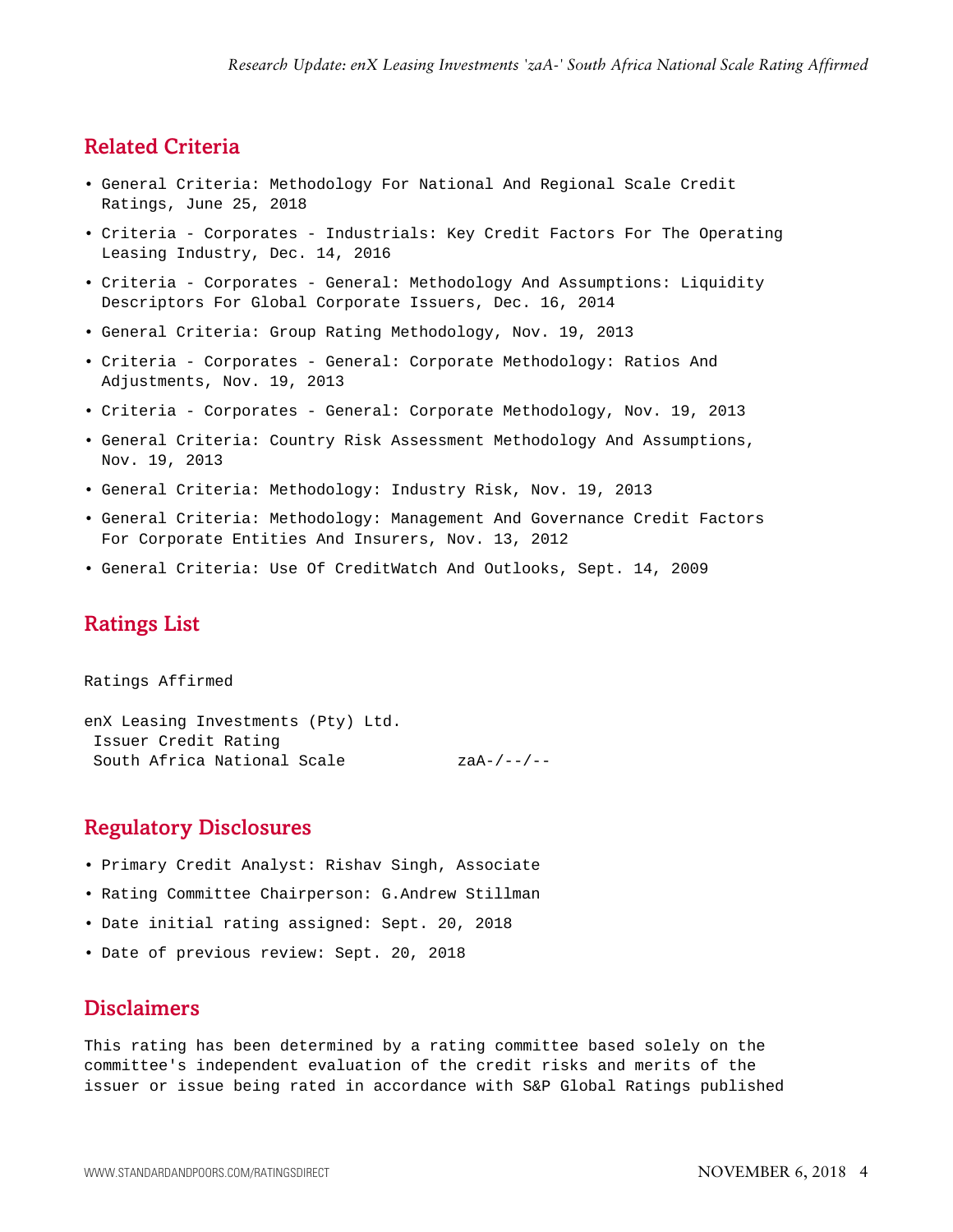criteria and no part of this rating was influenced by any other business activities of S&P Global Ratings.

This credit rating is solicited. The rated entity did participate in the credit rating process. S&P Global Ratings did have access to the accounts, financial records and other relevant internal, non-public documents of the rated entity or a related third party. S&P Global Ratings has used information from sources believed to be reliable but does not guarantee the accuracy, adequacy, or completeness of any information used.

#### Materials Used in The Credit Rating Process

Sufficient information in general consists of both (i) financial statements that describe the Issuer's financial condition, results of operations and cash-flows, and (ii) a description of the activities and obligations of the entity including of its governance and legal structure.

<span id="page-4-0"></span>This credit rating was disclosed to the rated entity or related third party before being issued.

#### Glossary

- Business risk profile: This measure comprises the risk and return potential for a company in the market in which it participates (its industry risk), the country risks within those markets, the competitive climate, the company's competitive advantages and disadvantages (its competitive position).
- Capital: The sum of equity and debt.
- Comparable rating analysis: This involves taking a holistic review of a company's stand-alone credit risk profile (SACP), because each of the subfactors that ultimately generate the SACP can be at the upper or lower end, or at the midpoint, of such a range. It may also touch upon the overall comparative assessment of an issuer in relation to its peers across industry and jurisdiction and may capture some factors not (fully) covered, such as a short operating track record, entities in transition, unusual structures, or contingent risk exposures.
- Competitive advantage: The strategic positioning and attractiveness to customers of the company's products or services, and the fragility or sustainability of its business model.
- Competitive position: Our assessment of a company's: competitive advantage; operating efficiency; scale, scope, and diversity; and profitability.
- Country risk: This measures a country's influence on the overall credit risks for a rated company with regards to a country's economic, institutional and governance effectiveness, financial system, and payment culture/rule of law risks.
- Creditworthiness: Ability and willingness of a company to meet its debt and debt-like obligations; measured by assessing the level current and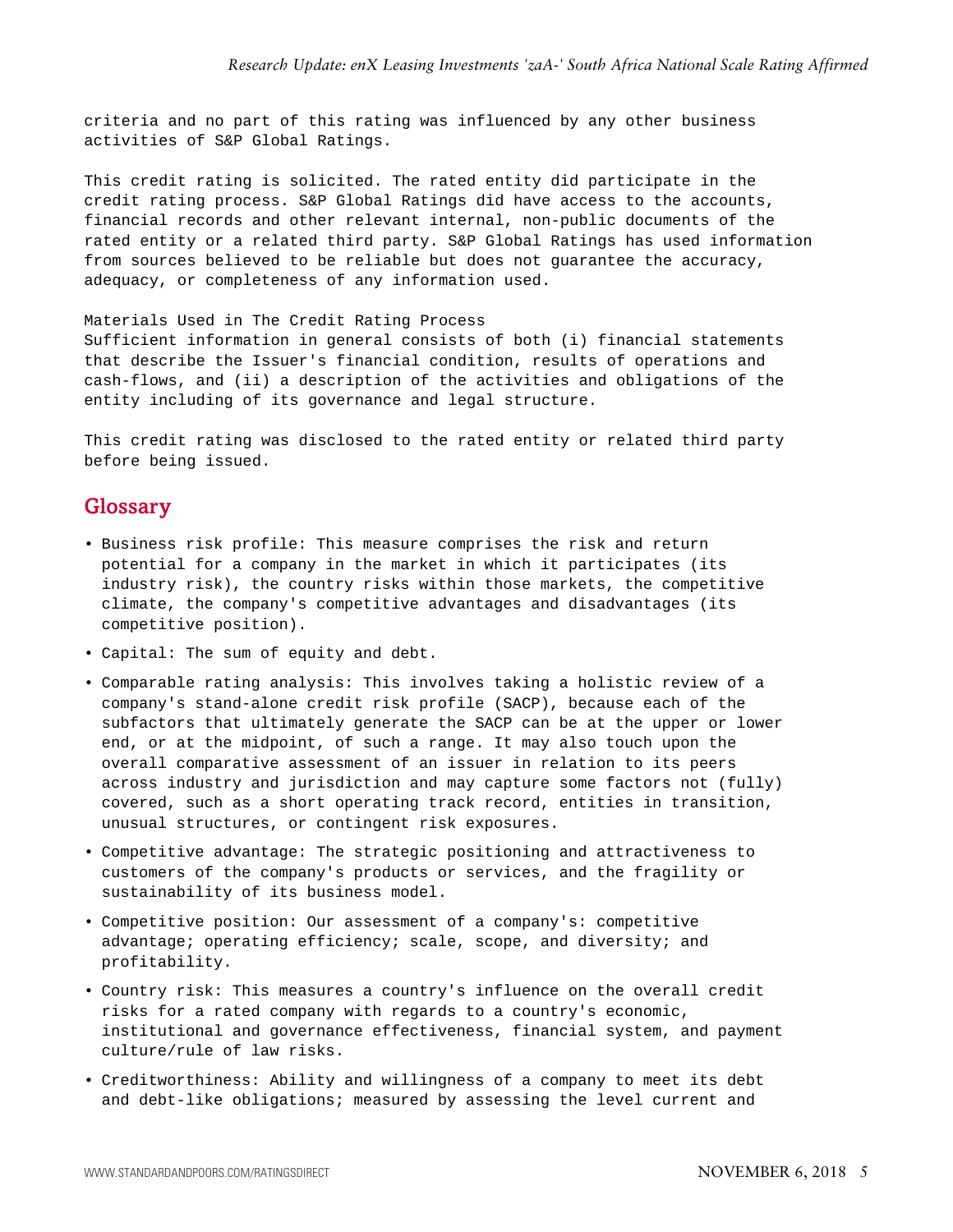future resources relative to the size and timing of its commitments.

- Diversification/portfolio effect: Applicable to conglomerates. An assessment of the extent to which an entity's multiple core business lines are correlated and whether each contributes a material source of earnings and cash flow.
- Earnings: Proxy for profit or surplus yielded by an entity after production and overhead costs have been accounted for in a given period.
- EBIT: Earnings before interest and tax.
- Financial risk profile: This measure comprises our assessment of a company's cash flow/leverage analysis. It also takes into account the relationship of the cash flows the organization can achieve given its business risk profile. The measure is before assessing other financial drivers such as capital structure, financial policy, or liquidity.
- Industry risk: This addresses the major factors that affect the risks that companies face in their respective industries.
- Issuer credit rating: This is a forward-looking opinion of an obligor's overall creditworthiness.
- Leverage: The level of a company's debt in relation to its earnings before interest, tax, depreciation, and amortization.
- Liquidity: This is the assessment of a company's monetary flows, assessed over a 12 to 24 month period. It also assesses the risk and potential consequences of a company's breach of covenant test, typically tied to declines in EBITDA.
- Management and governance: This addresses how management's strategic competence, organizational effectiveness, risk management, and governance practices shape the issuer's competitiveness in the marketplace, the strength of its financial risk management, and the robustness of its governance.
- Stand-alone credit profile (SACP): S&P Global Ratings' opinion of an issue's or issuer's creditworthiness, in the absence of extraordinary intervention or support from its parent, affiliate, or related government or from a third-party entity such as an insurer.

Certain terms used in this report, particularly certain adjectives used to express our view on rating relevant factors, have specific meanings ascribed to them in our criteria, and should therefore be read in conjunction with such criteria. Please see Ratings Criteria at www.standardandpoors.com for further information. Complete ratings information is available to subscribers of RatingsDirect at www.capitaliq.com. All ratings affected by this rating action can be found on S&P Global Ratings' public website at www.standardandpoors.com. Use the Ratings search box located in the left column. Alternatively, call one of the following S&P Global Ratings numbers: Client Support Europe (44) 20-7176-7176; London Press Office (44) 20-7176-3605; Paris (33) 1-4420-6708; Frankfurt (49) 69-33-999-225; Stockholm (46) 8-440-5914; or Moscow 7 (495) 783-4009.